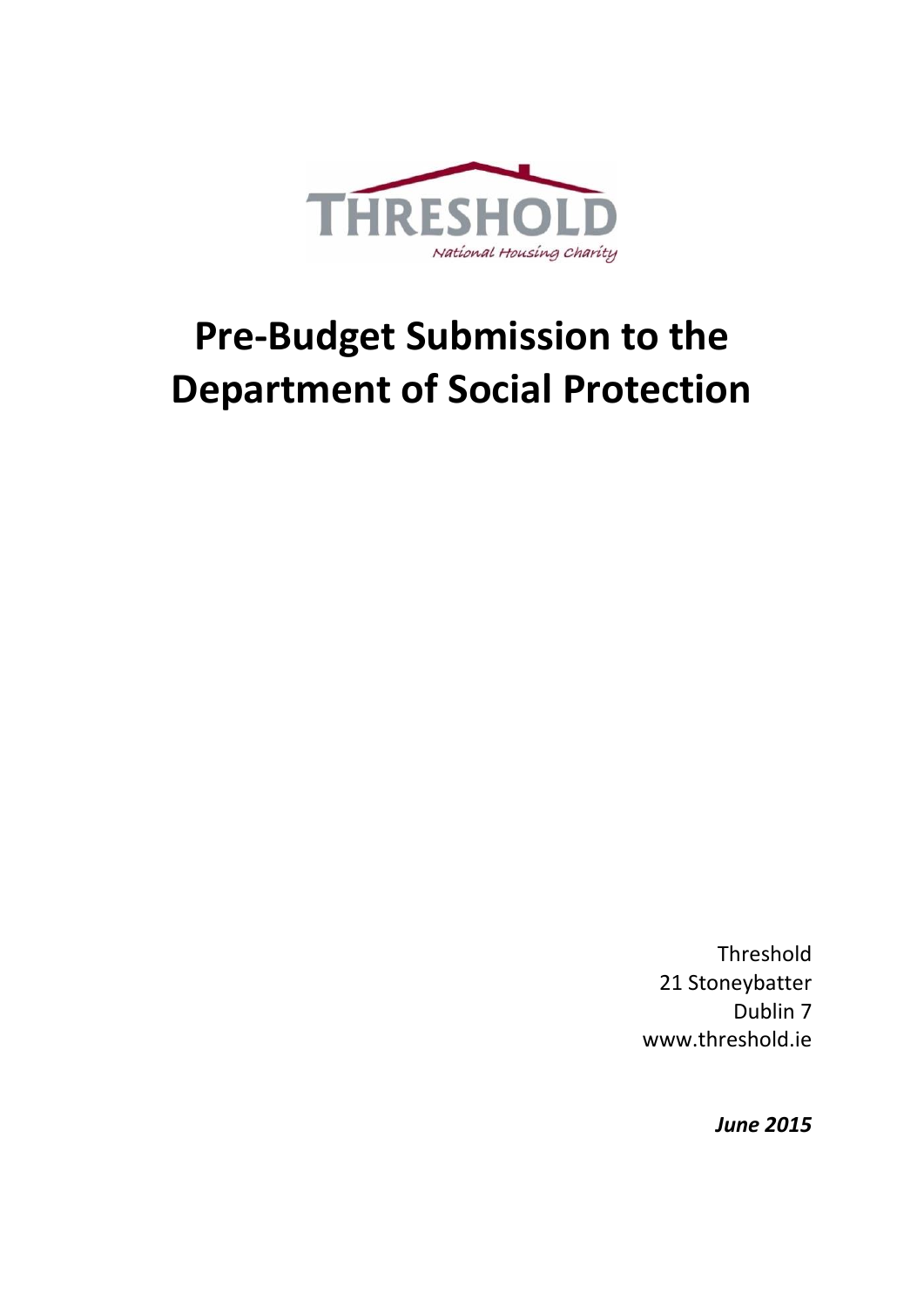# **1.KEY RECOMMENDATIONS**

# **1.1 Introduction**

Threshold is a national housing charity that provides housing information, advice and advocacy services for people with housing problems and people at risk of homelessness. Last year our advisors dealt with 20,000 housing queries from tenants living in the private rented sector.

Threshold has helped people living in the private rented sector for almost 40 years and it has never been harder for tenants in receipt of rent supplement ('RS') to secure accommodation than it is today. Threshold helps hundreds of people each week with their housing needs, and we know from first-hand experience that current RS limits are not high enough to keep pace with rising market rents. As a result of the inadequacy of RS limits, individuals and families are either becoming homeless or face a considerable risk of becoming homeless.

This inadequacy of RS limits has been noted at the highest international level with the United Nations Committee on Economic, Social and Cultural Rights expressing serious concern about:

*The growing number of families and children that are, or at the risk of being, homeless, as a result of the lack of social housing and the inadequate levels of rent supplement. 1*

Moreover, the way the RS scheme currently operates does not facilitate a smooth relationship between landlord and tenant and is often the cause of difficulties. It should be noted that 11 of Threshold's 16 recommendations in this submission concern the reform of the manner in which RS payments are administered. Implementing these recommendations in relation to the administration of RS would result in little or no budgetary consequences and would significantly improve the effective operation of the RS scheme and may in fact result in overall budgetary savings.

As a result of previous changes to RS and a changing rental market, Threshold's national service has encountered the following significant challenges:

- Individuals and families becoming homeless as a result of rising rents;
- An increased prevalence of top-up payments to cover the difference between RS limits and market rents;
- Landlords displacing RS tenants and no longer accepting RS payments.

# **1.2 Summary of Recommendations**

We ask the Minister for Social Protection to protect RS tenants, people at risk of homelessness and those seeking to move out of homelessness by implementing the following policy improvements:

#### **Rent Supplement Levels**

1

Budget Priority 1: Increase RS limits to reflect current market rents, so as to ensure that RS payments are sufficient to meet the accommodation needs for all successful applicants, as is outlined in the Social Welfare Consolidation Act 2005;

<sup>&</sup>lt;sup>1</sup> United Nations Committee on Economic, Social and Cultural Rights, Concluding observations on the third period report of Ireland (E/C.12/IRL/CO/3), June 2015, p.8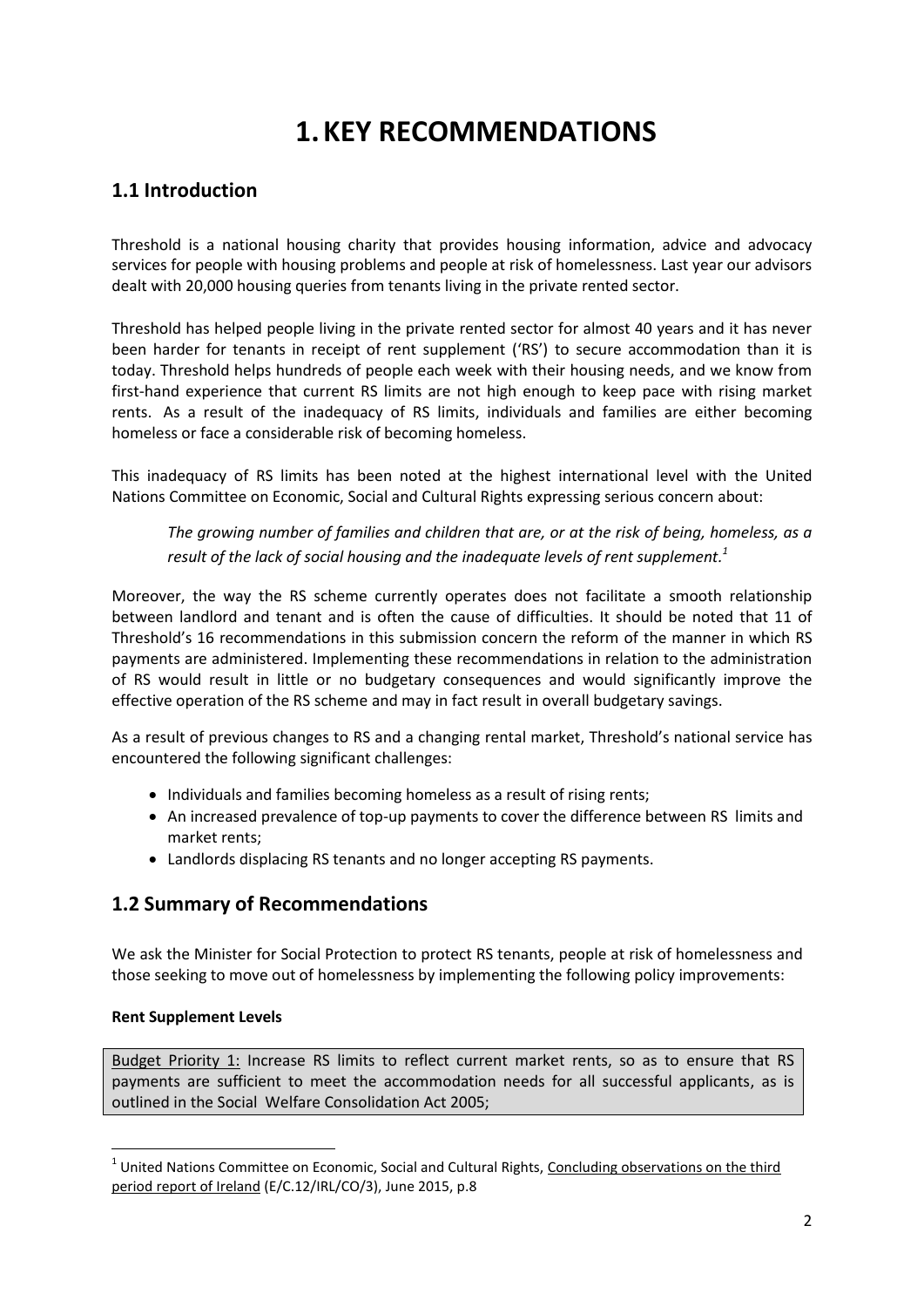Budget Priority 2: Actively engage with the Department of the Environment, Community and Local Government to introduce appropriate rent certainty legislation to moderate rent increases.

#### **Rent Supplement Criteria**

Budget priority 3: Ring-fence any budgetary savings made under the RS scheme as a result of improving economic conditions to provide greater flexibility for households that face difficulties in retaining or securing accommodation;

Budget Priority 4: Show greater flexibility for parents with part-time access to children who need additional space in order to meet their parental responsibilities;

Budget Priority 5: Extend the Tenancy Protection Service to Galway, Limerick and the commuter counties of Wicklow, Meath and Kildare and include all tenancies, new and existing, under the Interim Tenancy Sustainment Protocol (ITSP) arrangements.

#### **Rent Supplement Administration**

Budget Priority 6: Provide for the automatic payment of RS directly to landlords;

Budget Priority 7: Ensure that RS is paid in advance, rather than in arrears;

Budget Priority 8: Introduce a pre-approval mechanism for RS claimants who have been assessed by the relevant local authority as having a housing need;

Budget Priority 9: Remove the requirement that a claimant furnish a tenancy/lease agreement as part of the applications process;

Budget Priority 10: Review the documentation requirements for RS and provide for direct submission of confidential documents by landlords to Community Welfare Service staff;

Budget Priority 11: Restore the face-to-face applications facility in local social welfare offices and ensure that adequate levels of support be given to claimants in completing their application, in order to expedite approval of rent payments to landlords;

Budget Priority 12: Ensure that eligible rent supplement recipients be afforded an exceptional needs payment where they require a sum of money by way of a security deposit, and are unable to make such a payment out of their own means. The rules around how such decisions are made should be clear and consistent;

Budget Priority 13: Ensure that RS claimants are given at least 28 days' notice of the suspension or termination of RS payments;

Budget Priority 14: Place greater reliance on the local review process in respect of RS decisions, afford priority to appeals relating to RS claims, and ensure that RS continues to be paid while an appeal is pending;

Budget priority 15: Introduce clear guidance for Department of Social Protection representatives to deal with circumstances where receivers are appointed to properties with RS tenants;

Budget Priority 16: Expedite the introduction of the Housing Assistance Payment ('HAP') scheme for long term recipients of RS.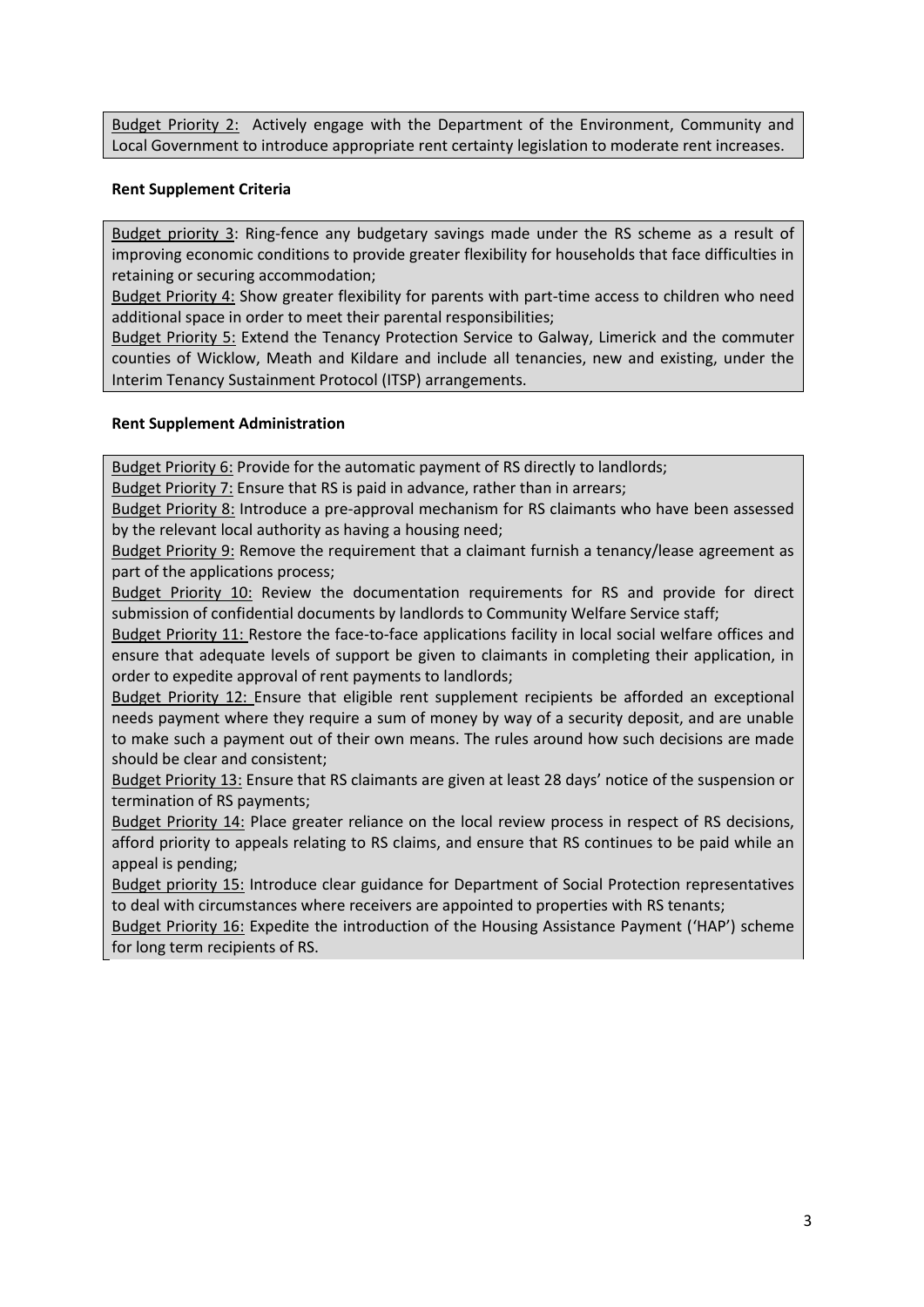# **2. RENT SUPPLEMENT LEVELS**

## **2.1 Rent supplement levels are inadequate and mean that many tenants face an increased risk of homelessness**

The inadequacy of RS limits, significant increases in rent levels, and the practice of topping up RS payments to bridge the gap between rent limits and the actual rent, have placed tenants at increased risk of homelessness.

#### **2.2. Overview of rent supplement**

The purpose of RS is to provide short term income support to assist with the reasonable accommodation costs of eligible persons living in private rented accommodation who are unable to provide for their accommodation costs from their own resources and who do not have accommodation available to them from another source.

More than  $\epsilon$ 344 million was provided for the RS scheme in 2014.<sup>2</sup> Some 71,500 persons are in receipt of the supplement, of whom approximately 48,000 persons are now deemed to be long term dependent for their housing on the scheme as of December 2014.<sup>3</sup>

#### **2.3 Market rents continue to rise**

RS limits have been become increasingly out of kilter with the market since 2012. Cumulative RS reductions of 20-25% and a more than doubling of tenant contributions were implemented between 2009 and 2012. While average rents fell across the country in 2008 and 2009, they quickly stabilised in urban areas from 2010 to 2012, and since then they have been on an upward trajectory in the main urban centres. RS has not kept pace with these changes, despite significant rent increases. From 2011 to 2014 rent increases averaged 34.5% in Dublin, 14.4% in Galway and 13.9% in Cork. Average rental increases for the 4 commuter counties surrounding Dublin was 14.4% in 2014. In 2014 rents increased by an average of 7% in Galway city, 7.3% in Cork city, 6.2% in Limerick city, and 5.1 % in Waterford city.<sup>4</sup>

This trend has continued into 2015 with rent continuing to increase in every county in the country, albeit at varying rates with the highest rates of rental inflation now in the commuter counties at 17%.<sup>5</sup> The Private Residential Tenancies Board (PRTB) rent index for Q1 2015 shows a similar trend with rents nationally 6.9% higher than the same period in 2014 and rents in Dublin up by 9.6%.<sup>6</sup>

However these average figures mask the extent of the rent rises faced by tenants at the lower end of the market. Threshold's new Tenancy Protection Service, which was set up in Dublin in June 2014 to support people at risk of homelessness primarily due to rent increases, keeps detailed records of the level of rent increases being faced by its clients. It has found that over half (56%) of the clients they have worked with faced rent increases of over 20%, with over a quarter (27%) facing increases of over 30% and 8% facing rent increase of over 40%.

<sup>2</sup> DKM Economic Consultants, [Future of the Private Rented Sector](http://dkm.ie/en/news/dkm_reports_on_private_rented_sector_published1)*,* PRTB/Housing Agency *2014,*p.41

<sup>&</sup>lt;sup>3</sup> DSP, [Maximum Rent Limit Analysis and Findings Report,](https://www.welfare.ie/en/downloads/Maximum%20Rent%20Limit%20Analysis%20and%20Findings%20Report%20February%202015.pdf) Feb. 2015, p.2

<sup>4</sup> *Daft, [Daft.ie Rental Report-2014 year in review,](https://www.daft.ie/report/ronan-lyons-2014q4-rental) February 2015*

<sup>5</sup> *Daft, Daft.i[e Rental Report-Q1 2105,](https://c0.dmstatic.com/656/report/q1-2015-daft-rental-report.pdf) May 2015, p.2.*

 $^6$  PRTB, <u>The PRTB Rent Index Q.1,</u> June 2015.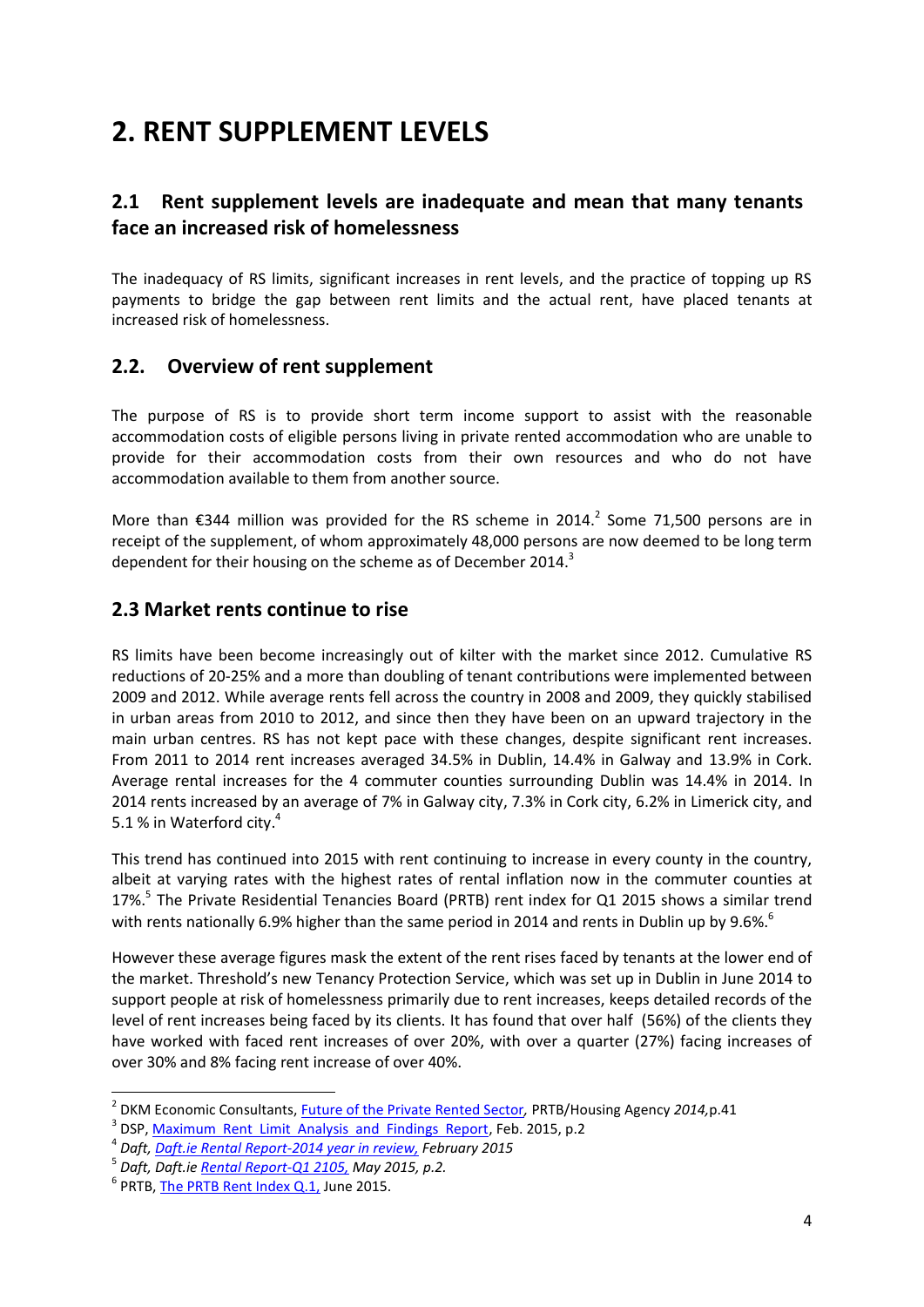#### **2.4 Rent supplement limits have not risen in line with market rents**

Reviews of limits for RS have taken place roughly every 18 months. The most recent RS review (February 2015) is the fourth review since rental prices reached their peak in 2007. Since the previous review (June 2013,) asking rental values for available units have increased nationally by 14.7%.<sup>7</sup> Despite these increases the most recent review did not change RS limits because of a stated concern that doing so would create new rental floors for all properties in the sector, reflected in the report arising from the review process (February 2015).

There is an apparent inconsistency between the decision not to increase maximum RS limits on foot of the most recent review, and the approach adopted in the review conducted in June 2013 on foot of which maximum RS limits were increased, to 'reflect current market conditions'<sup>8</sup> and to 'alleviate the pressures experienced by customers in these locations, as indicated by the findings of the review.' 9

The decision not to increase maximum RS limits also diverges from the DSP's stated policy of ensuring 'that value for money is achieved while at the same time ensuring that people on RS are not priced out of the market for private rented accommodation.<sup>10</sup> The February 2015 rent review recognises there are significant challenges arise for many tenants from the decision to keep RS levels at their current rates, while rents continue to rise:

*Where landlords insist on a premium based on the lack of availability of suitable accommodation for a rent supplement tenant, strict enforcement of the maximum rent limits may not be an appropriate policy response.* <sup>11</sup>

By deciding not to increase RS limits the DSP has tacitly admitted that some people in receipt of RS will not be able to find appropriately priced accommodation.

#### *Case study: Obstacles faced by rent supplement recipient in securing accommodation*

Daragh was living in a property for 4 years with his wife and son and received notice of termination for the end of the lease in May 2015 as the landlord was selling the property. Daragh had been searching for alternative accommodation but none were within existing rent limits. He was paying €750pm could not find anything at this rate. Threshold advised that whilst Daragh was outside of the Tenancy Sustainment Protocol if he found a landlord willing to accept rent supplement he may be able to make an application for a payment above existing rent caps. Daragh found one property where the agent would accept rent supplement but it was not suitable as it was only a one bed apartment and the rent was €1,000pm. Two weeks later he found another property willing to accept rent supplement but the rent for a two bed apartment was €1,350pm. Threshold assisted in submitting a letter seeking an Article 38 payment but in the interim unfortunately the agent could not hold the property for Daragh and the property was let. Daragh is continuing to search for accommodation.

<sup>7</sup> DSP, [Maximum Rent Limit Analysis and Findings Report,](https://www.welfare.ie/en/downloads/Maximum%20Rent%20Limit%20Analysis%20and%20Findings%20Report%20February%202015.pdf) Feb. 2015, p.9

<sup>8</sup> <https://www.welfare.ie/en/pressoffice/Pages/pr050613a.aspx>

<sup>9</sup> <https://www.welfare.ie/en/pressoffice/Pages/pr050613a.aspx>

<sup>10</sup> https://www.welfare.ie/en/pressoffice/Pages/pr050613a.asp

 $11$  DSP[, Maximum Rent Limit Analysis and Findings Report,](https://www.welfare.ie/en/downloads/Maximum%20Rent%20Limit%20Analysis%20and%20Findings%20Report%20February%202015.pdf) Feb. 2015, p.2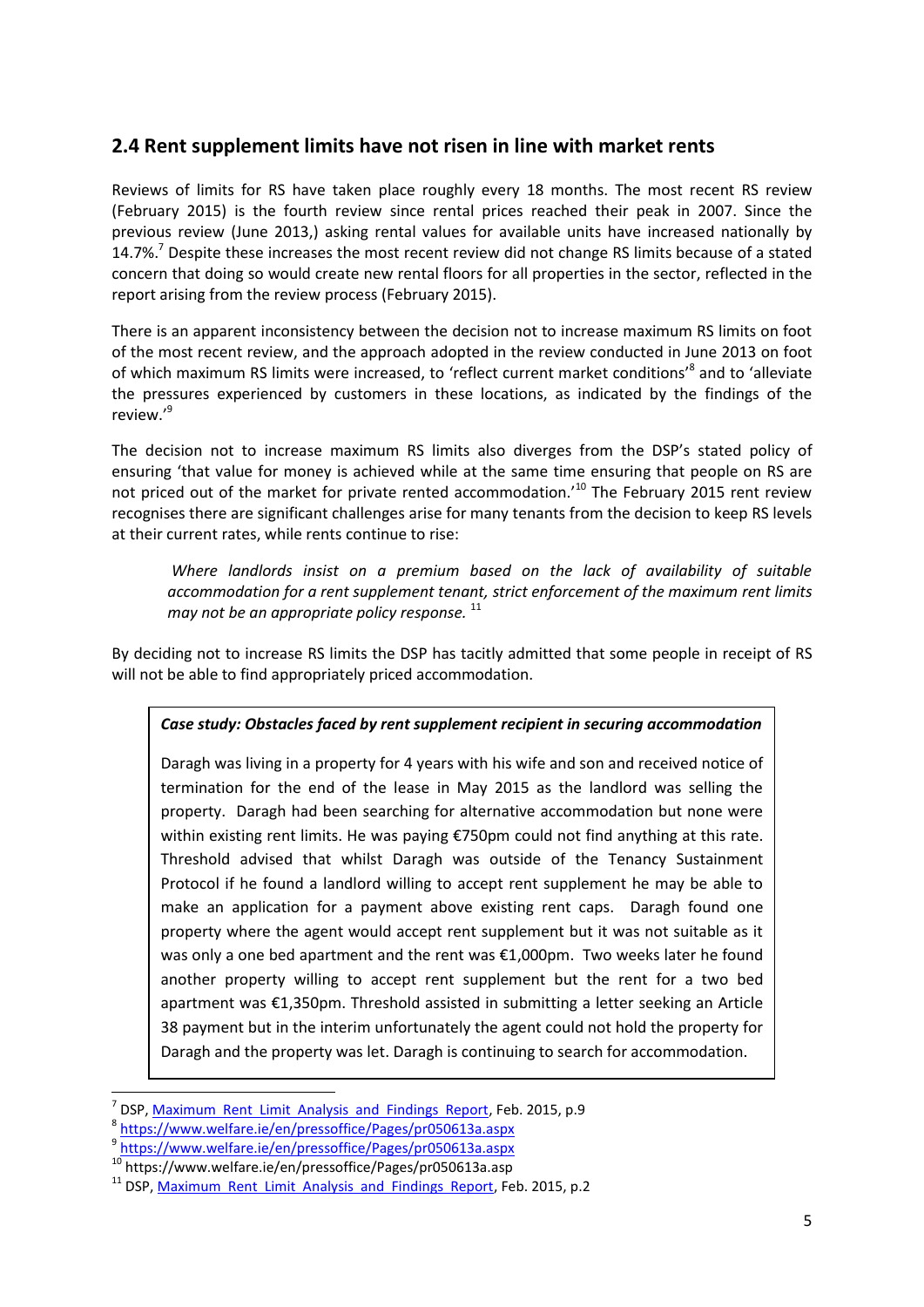This inadequacy of RS limits have been noted at the highest international level with the United Nations' Committee on Economic, Social and Cultural Rights expressing serious concern about:

*The growing number of families and children that are, or at the risk of being, homeless, as a result of the lack of social housing and the inadequate levels of rent supplement.* 12

The United Nations Committee goes on to recommend raising RS levels so address to address the current homelessness crisis.

This extent of this divergence between RS limits and market rents is outlined in the following table.

| <b>Area: Dublin City</b><br>(22 postcode areas) | <b>Single (1 Bedroom)</b> | Couple<br>With no Children (1)<br>Bedroom) | Couple 1 child or<br>one parent family 1<br>child (2 Bedroom) | Couple 2 children<br>parent<br>one<br>or<br>family 2 children (3<br>Bedroom) |
|-------------------------------------------------|---------------------------|--------------------------------------------|---------------------------------------------------------------|------------------------------------------------------------------------------|
| <b>RS Limit</b>                                 | €520                      | €750                                       | €950                                                          | €975                                                                         |
| % of Market Rent                                | 51%                       | 73%                                        | 80%                                                           | 66%                                                                          |
| Average Rent <sup>13</sup>                      | €1,023                    | €1,023                                     | €1,183                                                        | €1,470                                                                       |
| Gap                                             | €503                      | £273                                       | €233                                                          | €495                                                                         |

| Table 1: Comparison between RS Limits and Average Rents |  |  |
|---------------------------------------------------------|--|--|
|                                                         |  |  |

| <b>Area: Cork City</b> | <b>Single (1 Bedroom)</b> | Couple<br>With no Children (1<br>Bedroom) | Couple 1 child or<br>one parent family 1<br>child (2 Bedroom) | Couple 2 children<br>parent<br>one<br>or<br>family 2 children (3<br>Bedroom) |
|------------------------|---------------------------|-------------------------------------------|---------------------------------------------------------------|------------------------------------------------------------------------------|
| <b>RS Limit</b>        | €485                      | €575                                      | €700                                                          | €725                                                                         |
| % of Market Rent       | 68%                       | 81%                                       | 77%                                                           | 71%                                                                          |
| Average Rent           | €705                      | €705                                      | €898                                                          | €1014                                                                        |
| Gap                    | €220                      | €130                                      | €198                                                          | €289                                                                         |

| <b>Area: Galway City</b> | <b>Single</b> | Couple<br><b>With no Children</b> | Couple 1 child or<br>one<br>family<br>parent<br>child | <b>Couple 2 children</b><br>parent<br>one<br>or<br>family 2 children |
|--------------------------|---------------|-----------------------------------|-------------------------------------------------------|----------------------------------------------------------------------|
| <b>RS Limit</b>          | €475          | €540                              | €700                                                  | €725                                                                 |
| % of Market Rent         | 76%           | 87%                               | 84%                                                   | 76%                                                                  |
| Market Rent              | €617          | €617                              | €831                                                  | €943                                                                 |
| Gap                      | €142          | £77                               | €131                                                  | €218                                                                 |

<sup>&</sup>lt;sup>12</sup> United Nations Committee on Economic, Social and Cultural Rights, Concluding observations on the third [periodic report of Ireland,](http://tbinternet.ohchr.org/_layouts/treatybodyexternal/Download.aspx?symbolno=E%20C.12%20IRL%20CO%203&Lang=en) (E/C.12/IRL/CO/3), June 2015, p. 8.

<sup>13</sup> All rental figures are from *Daft, Daft.i[e Rental Report-Q1 2105,](https://c0.dmstatic.com/656/report/q1-2015-daft-rental-report.pdf) May 2015*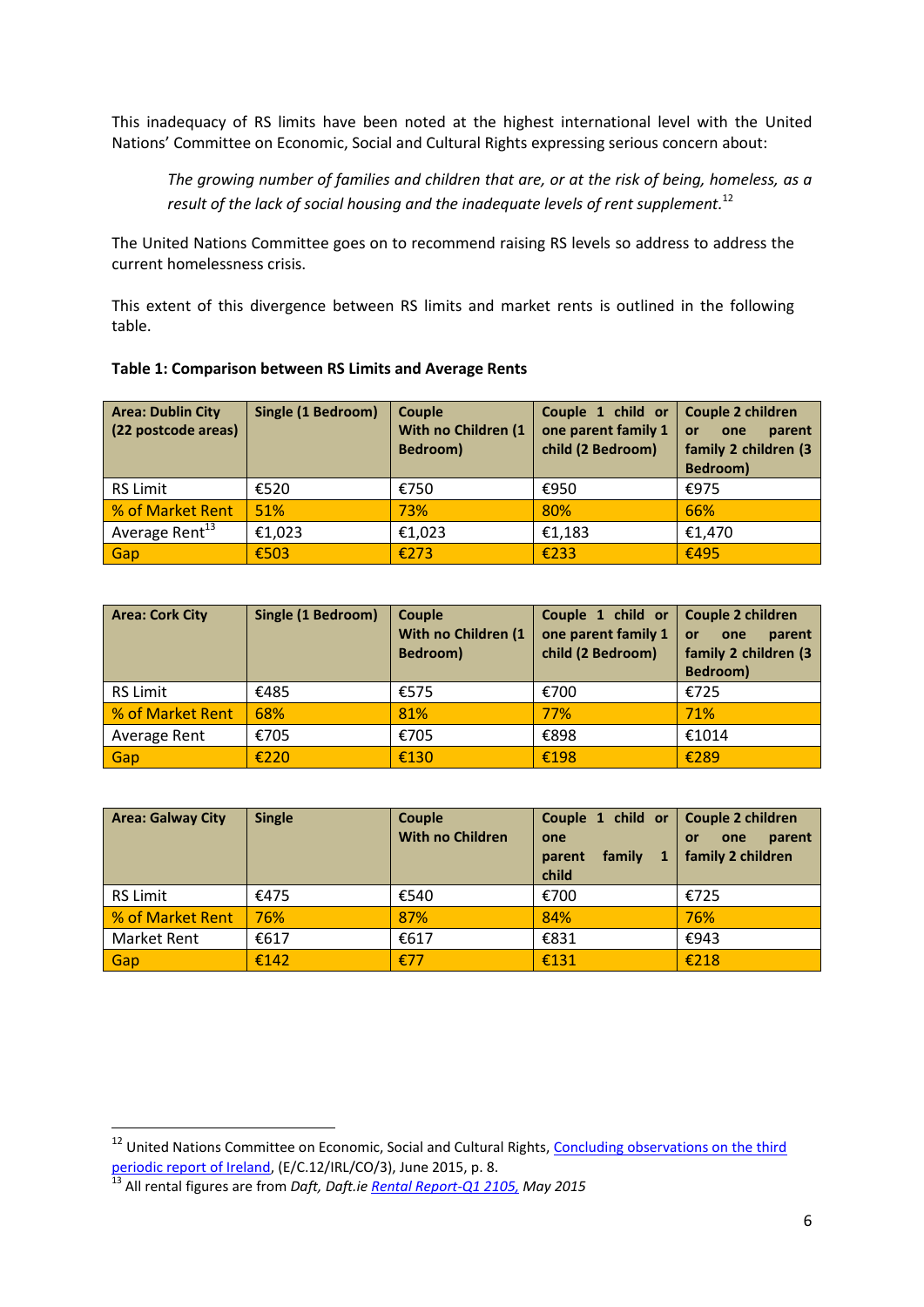### **2.5 Rising Homelessness**

Until recently, it was predominantly single people who experienced the most difficulties in securing affordable rental accommodation but this has now extended to families. Competition for family homes has driven up rents and removed the choice that previously existed for low income families. A divergence between maximum rent limits and market rents has resulted in an increased vulnerability to homelessness and has made it more difficult for families who are moving out of homelessness to secure appropriate accommodation. Many landlords are increasing rents above RS limits in order to seek higher-paying tenants and others are refusing RS altogether.

Before the recession families had the twin protections of access to local authority housing and a higher RS payment that generally meant they could secure accommodation suited to their needs. Both of these safety nets have disappeared during the economic downturn and many families now face the same risk of homelessness as single people. Unfortunately it will take a number of years before the increased supply of housing to be provided under the Government's social housing strategy has an appreciable impact on the current housing crisis. More immediate policy interventions are needed.

Tenants faced with the prospect of losing their home due to the inadequacy of RS limits are often forced to make 'top-up' payments to landlords. Top-up payments will typically be drawn from a tenant's social welfare payments, meaning that limited financial resources for food, clothing and utilities will be reduced to unsustainable levels. Tenants in receipt of RS already make means-tested contributions from their social welfare payments under the RS scheme, and any additional contribution inevitably gives rise to rent arrears, debt, and poverty.

The result of maintaining maximum RS limits at their current rate has seen a predictable rise in family homelessness. In April 2015 there were 3,142 people, including 511 families and 1,118 children in emergency accommodation.<sup>14</sup> The situation is particularly acute in Dublin which has 442 families and 970 children in emergency accommodation,<sup>15</sup> but this trend is now spreading to commuter counties in line with rent increases there. Without an appropriate level of income support, the plight of families will deteriorate further as there is little or no new rented housing coming on-stream to dampen rent levels.

#### **2.6 Lawfulness of rent supplement review process**

Threshold has reservations as to the lawfulness of the manner in which maximum RS limits are reviewed.

The legislative purpose behind the making of supplementary welfare payments in general, and rent supplement payments in particular, is to provide for the payment of a supplement towards the amount of rent payable by a person whose means are insufficient to meet his or her needs (Social Welfare Consolidation Act 2005 ('the 2005 Act'), s.198 (1) – (3)).

In exercising the power to make regulations which prescribe maximum rent supplement limits.<sup>16</sup> the Minister is required to have regard to two matters only, namely the family circumstances of the

**.** 

<sup>&</sup>lt;sup>14</sup> http://www.environ.ie/en/Publications/DevelopmentandHousing/Housing/

<sup>15</sup> http://www.environ.ie/en/Publications/DevelopmentandHousing/Housing/

<sup>&</sup>lt;sup>16</sup> The Minister for Social Protection has delegated her powers and duties relating to supplementary welfare payments, including rent supplement payments, to Kevin Humphries TD, Minister of State at the Department of Social Protection, by virtue of the Social Protection (Delegation of Ministerial Functions) Order 2014 (SI No 421 of 2014).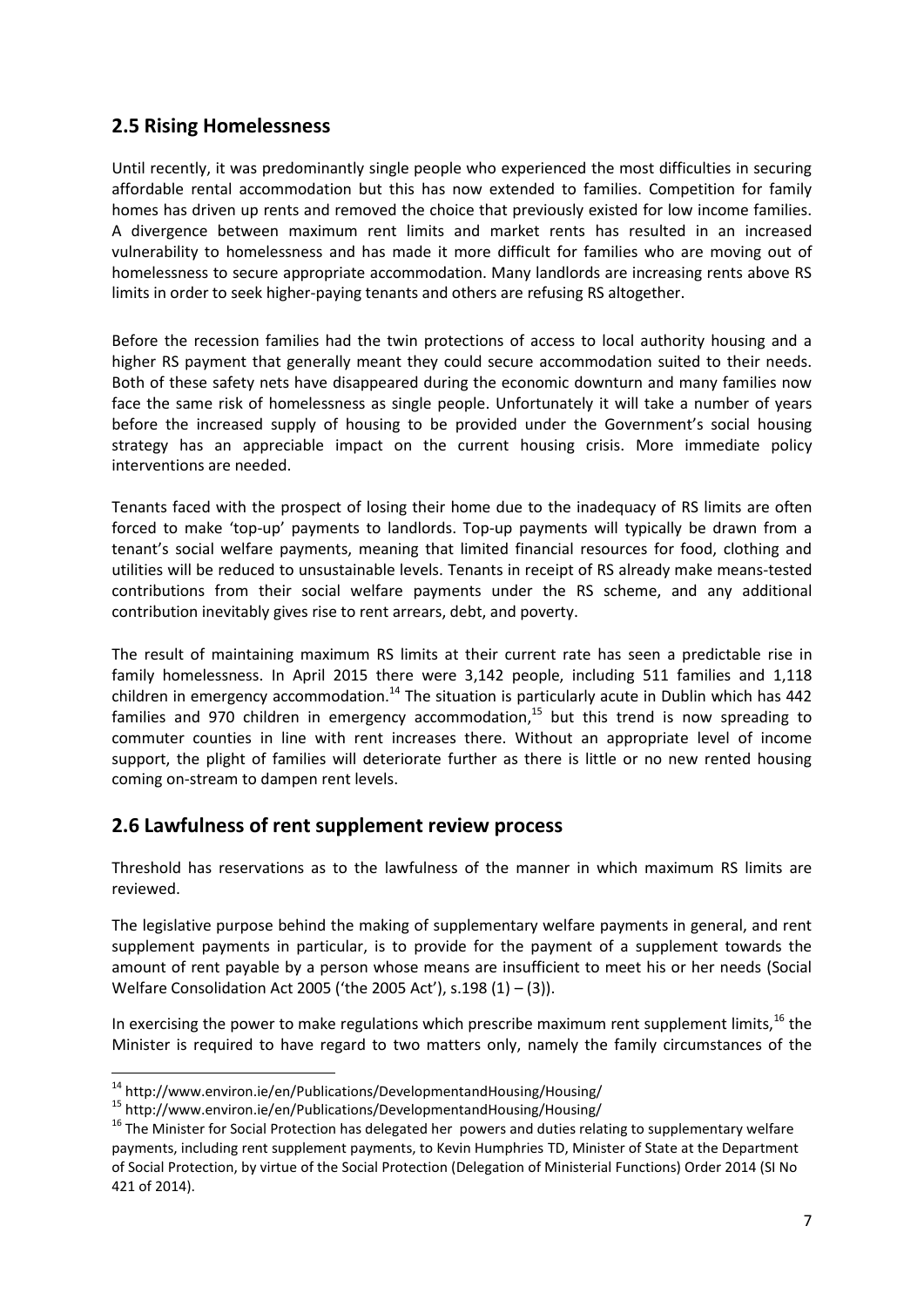person to whom rent supplement is payable, and the location of the dwelling concerned (2005 Act, s.198(3E), as inserted by s.14(2)(c) of the Social Welfare (Miscellaneous Provisions) Act 2008).<sup>17</sup>

Threshold would argue that, in conducting a review of maximum rent limits, the Minister is constrained by statute to determining the level of rent supplement required to ensure access to accommodation for those whose means are insufficient to meet their needs, having regard to the family circumstances and the location of the accommodation. It is clear however from the report arising from the most recent review of maximum RS limits that the Minister has had regard to a range of extraneous considerations, and in particular to the potential impact of an increase in RS limits on rent levels in the private rented market as a whole.

As such, it is in Threshold's view strongly arguable that the maximum RS limits prescribed (or rather confirmed) on foot of the most recent review process are vulnerable to legal challenge on the grounds that:

- In seeking to influence prevailing market conditions in the private rented market, the Minister is acting outside the powers to prescribe maximum RS limits under s.198(3E) of the Social Welfare Consolidation Act 2005;
- In adopting a fixed policy whereby maximum RS limits are to be set at a level which is capable of securing the bottom 35% of available rented dwellings the Minister has fettered the discretion conferred by statute;
- In having regard to factors such as market rents, property prices, work incentives, and household consumption, the Minister has had regard to irrelevant considerations;
- Insofar as the legislature has delegated to the Minister the power to regulate market rents by means of regulations prescribing maximum rent supplement limits, this amounts to an unlawful delegation of the sole and exclusive legislative power vested in the Oireachtas, contrary to Article 15.2.1 of the Constitution.

Given the changed market conditions since the previous review, it is clear that RS limits in high demand urban areas should be adjusted upwards rather than maintained at the limits set in June 2013.

Budget Priority 1: Increase RS limits to reflect current market rents, so as to raise levels to a sufficient level to meet the accommodation needs of eligible persons.

#### **2.7 Rent certainty**

As it is the DSP's current policy not to increase RS limits to prevent an increase in rental floors for all properties in the sector, it is incumbent on the Department to bring forward a policy response to moderate rising rents. This needs to be developed immediately as the appropriate policy response of increasing the supply of social housing and other types of housing will take a number of years to reach an a significant level to address current shortages.

Threshold has submitted proposals to the Department of Environment, Community and Local Government concerning the introduction of rent certainty measures by way of amendment to the Residential Tenancies Act 2004. Threshold believes that appropriate rent certainty measures represent the only adequate and effective immediate response to rapidly rising rents.

<sup>1</sup> <sup>17</sup> See *McCormack v Minister for Social Protection* [2014] IECH 489 (Unreported, High Court, 30 October 2014), per Baker J at para.20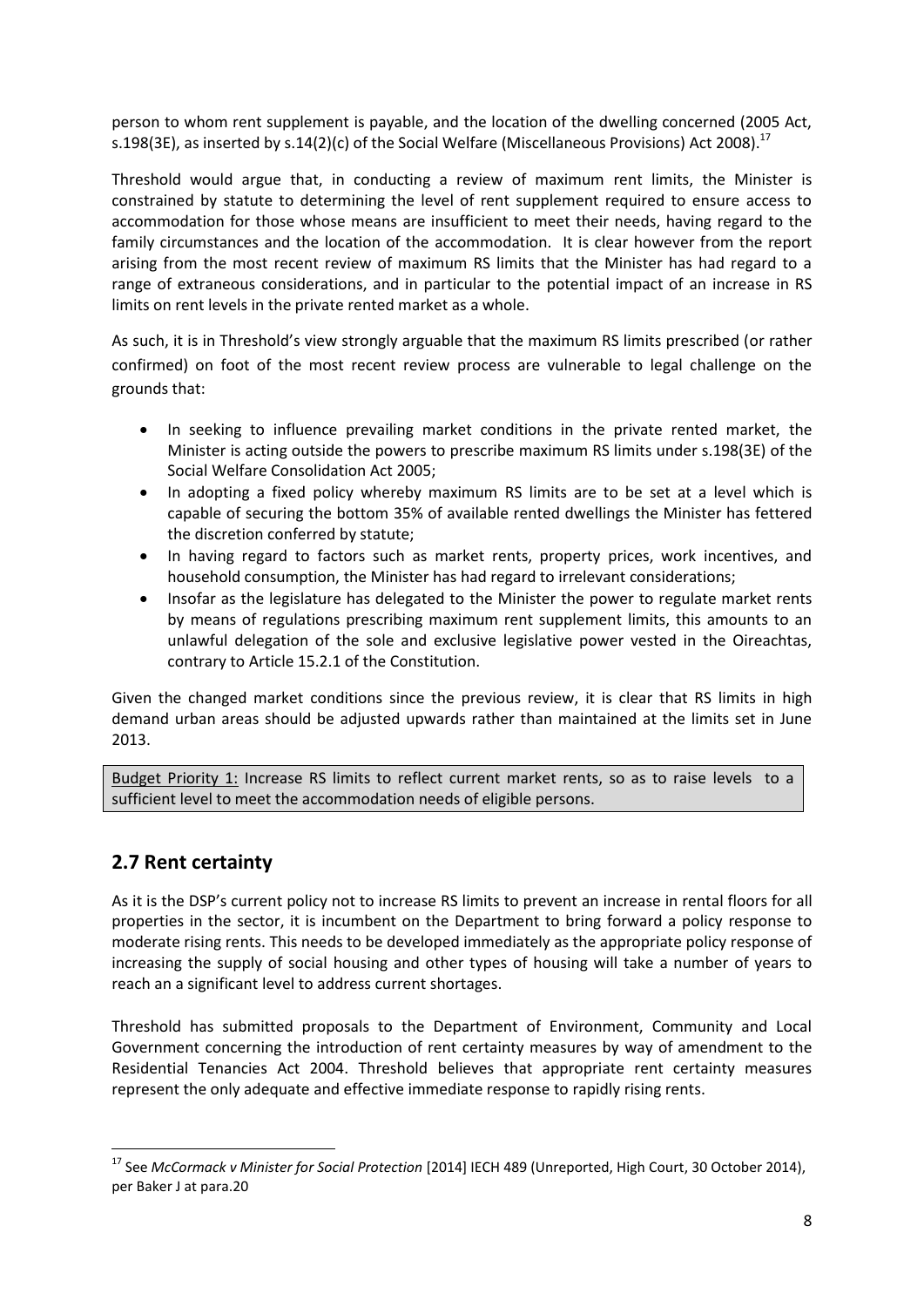Such rent certainty measures would link future rent increases to an objective measure such as the consumer price index. Rent certainty measures are an essential component of a well-regulated housing market, and benefit both landlords and tenants by ensuring that rent increases (and indeed decreases) are foreseeable, predictable, and reasonable. Full details of the proposal can be found here- <http://www.threshold.ie/news/2015/06/15/thresholds-proposals-for-rent-certainty/>

Rent Certainty measures also moderate future costs and ensure predictability in terms of the administration of the RS scheme.

Budget Priority 2: Actively engage with the Department of the Environment, Community and Local Government to introduce appropriate rent certainty legislation to moderate rent increases.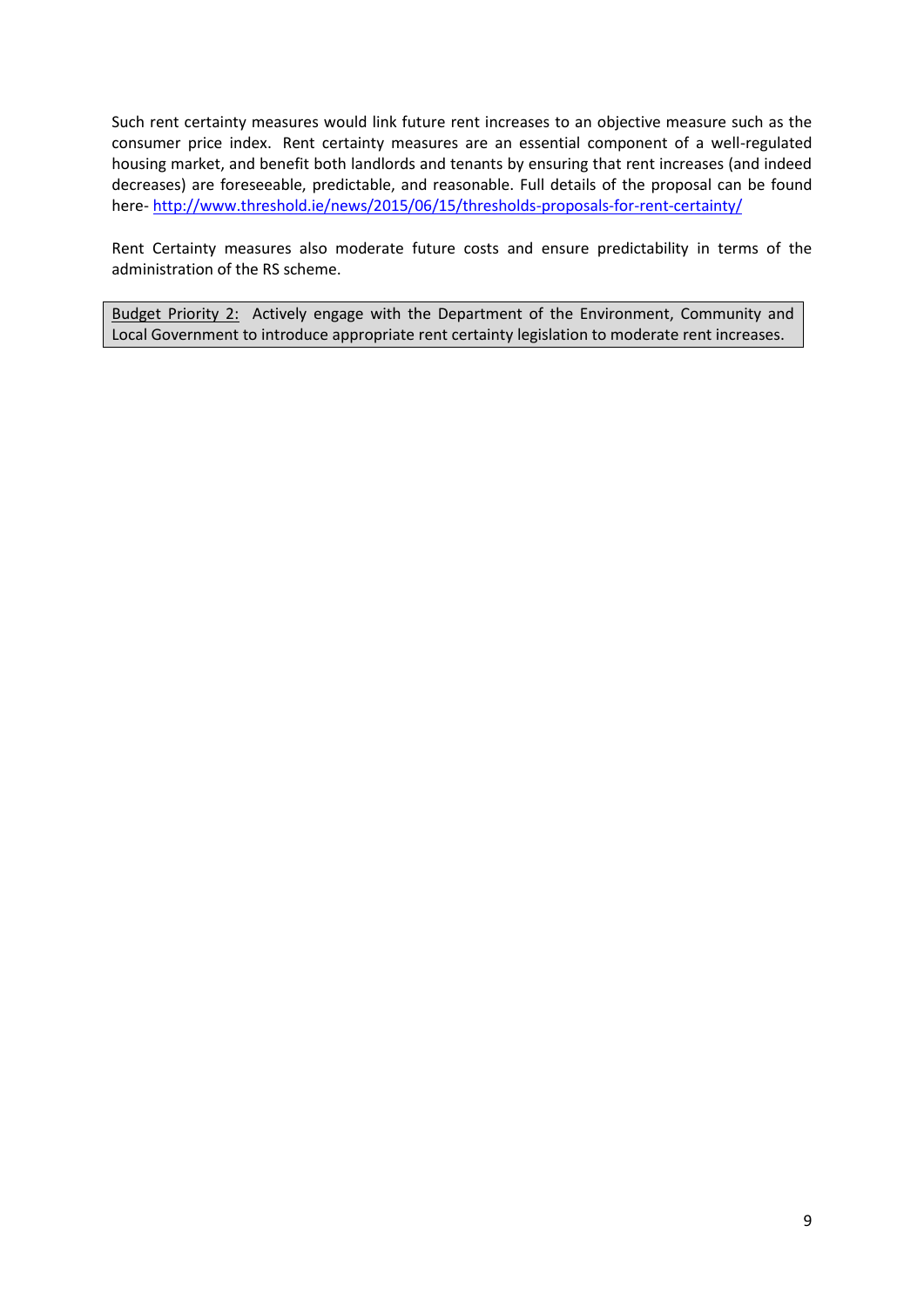# **3 RENT SUPPLEMENT CRITERIA**

### **3.1 Ring fencing of rent supplement budget savings needed**

The DSP's most recent review of maximum RS limits indicates that 'the total (additional) cost nationally, of obtaining 35th percentile of available supply would be in the region of  $\epsilon$ 84m.<sup>'18</sup> Ensuring that 35% of the relevant market is suitably priced for RS recipients is the baseline that the DSP has determined is necessary to ensure that 'there will ensure sufficient housing stock is available for those on Rent Supplement.'<sup>19</sup>

The total budget allocated to RS has fallen sharply from a high of €516 million in 2010 to €298m in 2015, a cumulative reduction in the budget allocated to RS of  $\epsilon$ 647m over 5 years. If this additional €84m were added to the budget allocated for 2015 this total figure of €382m would still be 25% less than that the budget allocated to RS in 2010. Moreover, not only has the total budget allocated to RS fallen significantly, but the annual unit cost (cost per person) of RS has fallen from a high of €5950 in 2008 to €4744 in 2014, a reduction of 20% in unit cost. This has happened at a time when rents have risen significantly.<sup>20</sup> Such budgetary savings should be ring-fenced provide greater flexibility for households that face difficulties in retaining or securing accommodation. This is a much more humane and cost effective approach than paying for inappropriate emergency housing for families.

Separated families, where there are joint access and/or custody arrangements, face many difficulties with RS as it is currently administered. In these cases, RS for the appropriate family size is typically granted to one parent only, with the other receiving payment for a single-person household. The accommodation that can be obtained within the RS limit for single people is unsuited to family living and, therefore, likely to undermine access arrangements and family relationships.

Budget priority 3: Ring-fence any budgetary savings made under the RS scheme, as a result of improving economic conditions, to provide greater flexibility for households that face difficulties in retaining or securing accommodation;

Budget Priority 4: Show greater flexibility for parents with part-time access to children who need additional space in order to meet their parental responsibilities.

**.** 

<sup>&</sup>lt;sup>18</sup> DSP[, Maximum Rent Limit Analysis and Findings Report,](https://www.welfare.ie/en/downloads/Maximum%20Rent%20Limit%20Analysis%20and%20Findings%20Report%20February%202015.pdf) February 2015, p.24

<sup>&</sup>lt;sup>19</sup> <https://www.welfare.ie/en/pressoffice/Pages/pr050613a.aspx>

<sup>&</sup>lt;sup>20</sup> DSP. Maximum Rent Limit Analysis and Findings Report, February 2015, p.45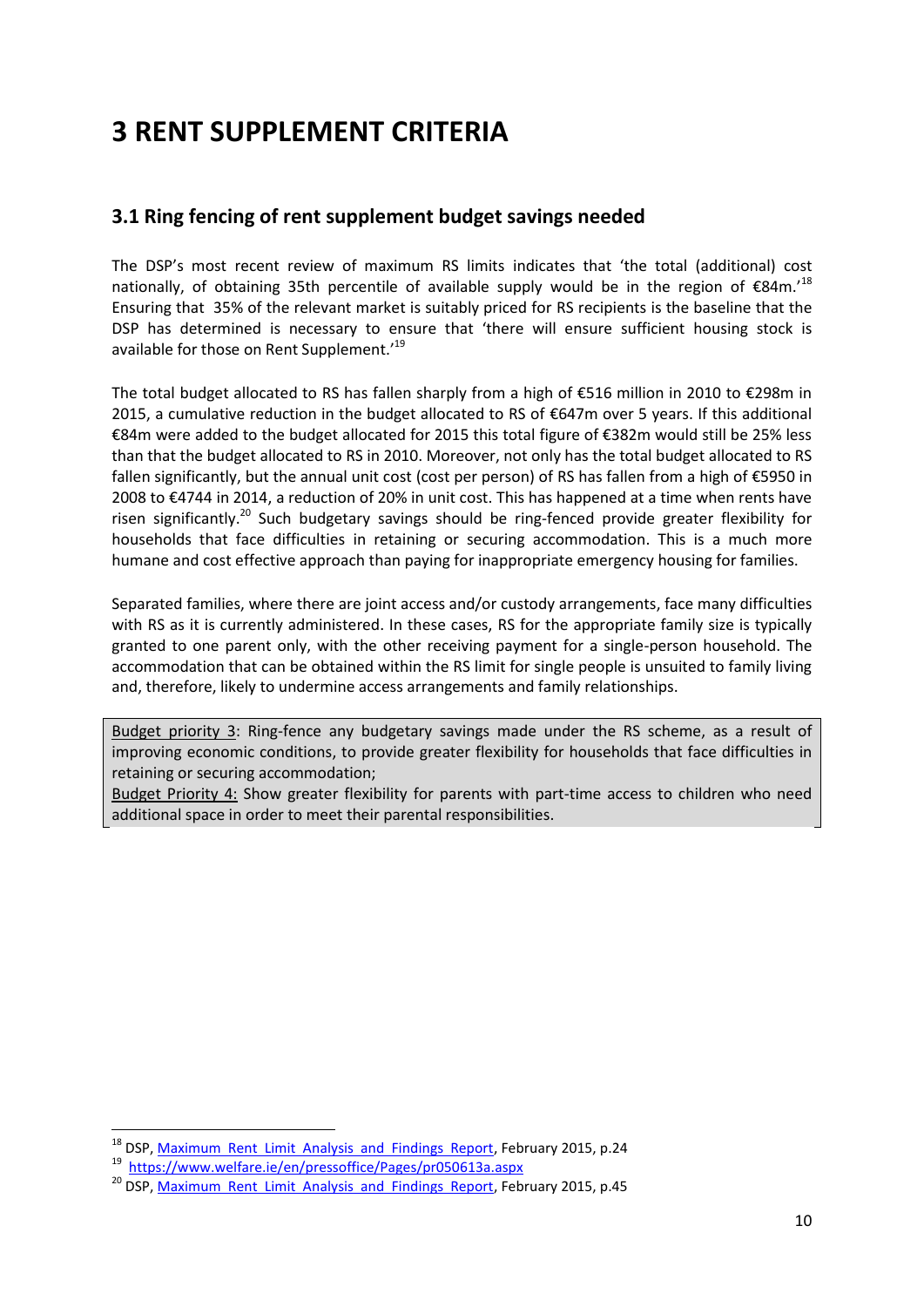# **3.2 Extend 'case by case' approach**

Threshold recognises that the current 'case by case' approach to the inadequacy of RS limits through interventions like the Tenancy Protection Services (TPS) operated by Threshold in Cork and Dublin and the use of the discretion afforded to community welfare officers has helped a significant number of people.

#### *Case study: Successful operation of Tenancy Protection Service*

David came to the Tenancy Protection Service in May 2015. His rent was being increased from €1,350 to €1,500. David is married and has three children. David was already making a 'top up' payment to try keep the family in their home, where they have lived since 2013. David has cancer; he is in the final stages of kidney disease, receiving treatment three days a week and he is also on the transplant list.

His family were extremely worried as they could not face the prospect of leaving home and having to move into a hotel through homeless services. Although the amount of rent was well in excess of rent supplement limits, Threshold worked with the Department of Social Protection to ensure that an enhanced payment would be made and the family would not lose their home.

However this approach is not sufficient to address the difficulties faced by rent supplement households. The TPS only covers existing tenancies in Dublin and Cork, people who are moving tenancies or renting for the first time, or who have any type of tenancy outside these areas will continue to struggle to find suitable accommodation within the existing RS levels.

In the absence of a policy decision to increase RS limits to match market rates, a 'case by case' approach is a necessary, though imperfect, intervention. However, to be most effective, this intervention needs to be extended to all areas in the country that are experiencing serious rent inflation and cover all types of tenancies, not just existing tenancies.

Budget Priority 5: Extend the Tenancy Protection Service to Galway, Limerick and the commuter counties of Wicklow, Meath and Kildare and include all tenancies, new and existing, under the Interim Tenancy Sustainment Protocol (ITSP) arrangements.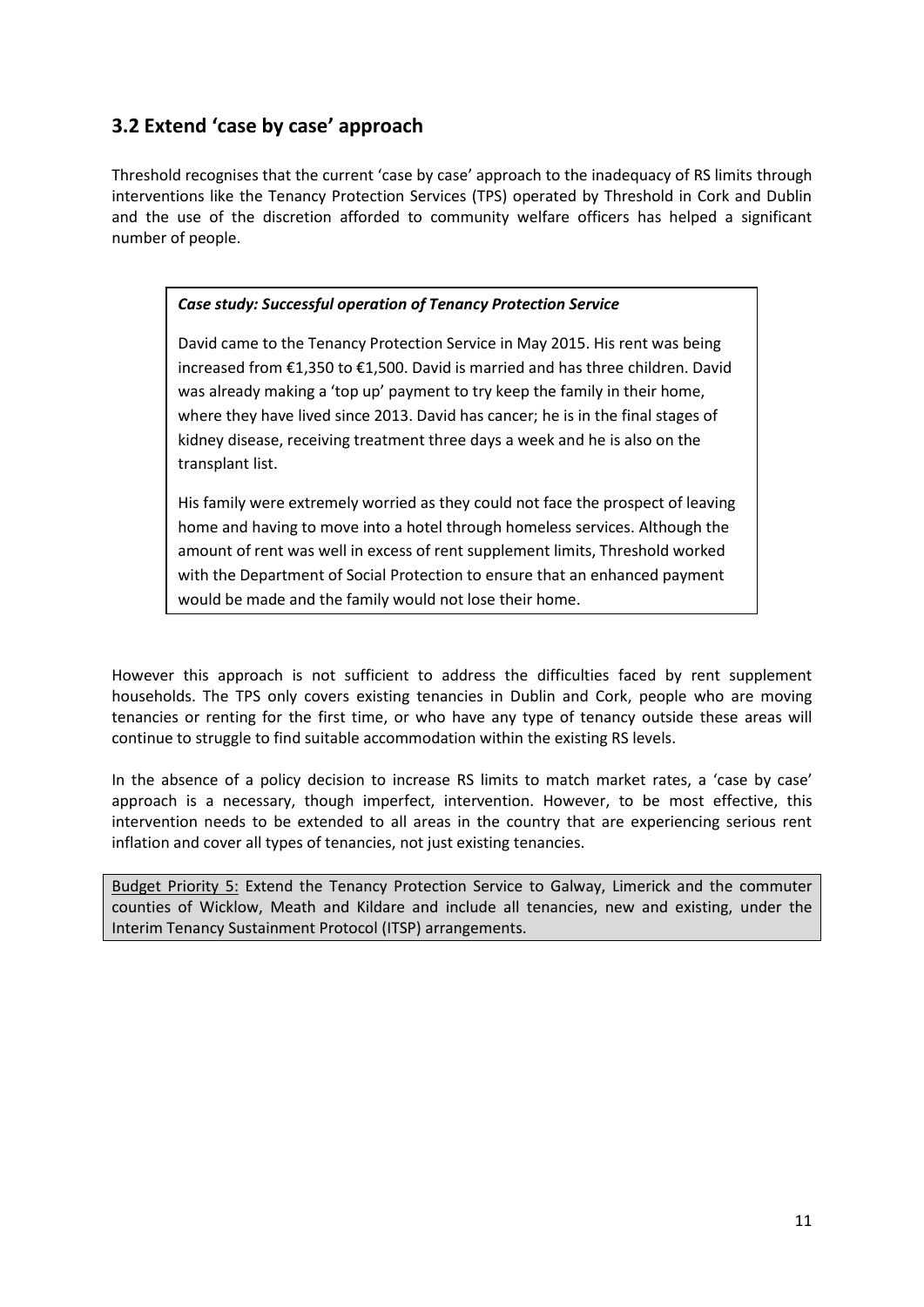# **ADMINISTRATION**

### **4.1 Administration of rent supplement**

It is Threshold's experience that the RS scheme does not conform to the modern private rented market in terms of the customs and practices that have evolved in the sector. It is also the case that the RS scheme does not take full account of the regulatory framework for the private rented sector established by the Residential Tenancies Act 2004 (RTA). The main changes introduced in the RTA were: a clear statement of landlord and tenant obligations; increased security of tenure for tenants of up to 4 years; compulsory registration of private rented tenancies; and a purpose-built dispute resolution mechanism for landlord and tenant disputes. These changes were an important step forward in regulating the sector and in placing the landlord and tenant relationship on a more business-like footing.

The way the current supplement scheme is administered is often inconsistent with the rights and obligations set out in the RTA. Landlords and tenants have had to adapt to the changes in the legislation, whereas the RS scheme has retained a model that pre-existed the RTA. **It is a source of some difficulty for landlords and tenants that a state scheme to support tenants in the private rented sector often fails to measure up to the state's own regulations for that sector**. Taking steps to uphold landlord and tenant law would therefore be an important overarching confidence building measure for landlords.

#### *Case study: Payment withdrawal undermines security of family*

Aoife was issued with a notice of termination by her landlord's letting agent which was invalid having regard to the provisions of the RTA. Aoife subsequently referred a case of unlawful eviction to the PRTB with the assistance of Threshold. On foot of correspondence between the letting agent and the Department of Social Protection, a deciding officer formed the view that there was no 'bona fide' tenancy, and withdrew Aoife's rent supplement payment. Threshold brought the deciding officer's attention to the relevant provisions of the RTA, which provide that pending the determination of a dispute which has been referred to the PRTB, the termination of the tenancy concerned cannot be effected. Threshold explained that this meant that there continued to be a tenancy of the dwelling until such time as the PRTB reached a determination. Aoife was reluctant to lodge an appeal with the Social Welfare Appeals Office, as this would inevitably result in a delay during which time the rent supplement payment would continue to be suspended. Aoife, who is divorced, and her three young children are now faced with the prospect of having to access homeless services.

#### **4.2 Direct payments to landlords**

Threshold has welcomed the system of direct payment to landlords under the new HAP scheme as a measure that gives greater security to both tenants and landlords. This has also been welcomed by landlord bodies. The current position whereby RS payments are only made directly to a landlord if the tenant elects for this option remains a source of difficulty. Threshold believes that the security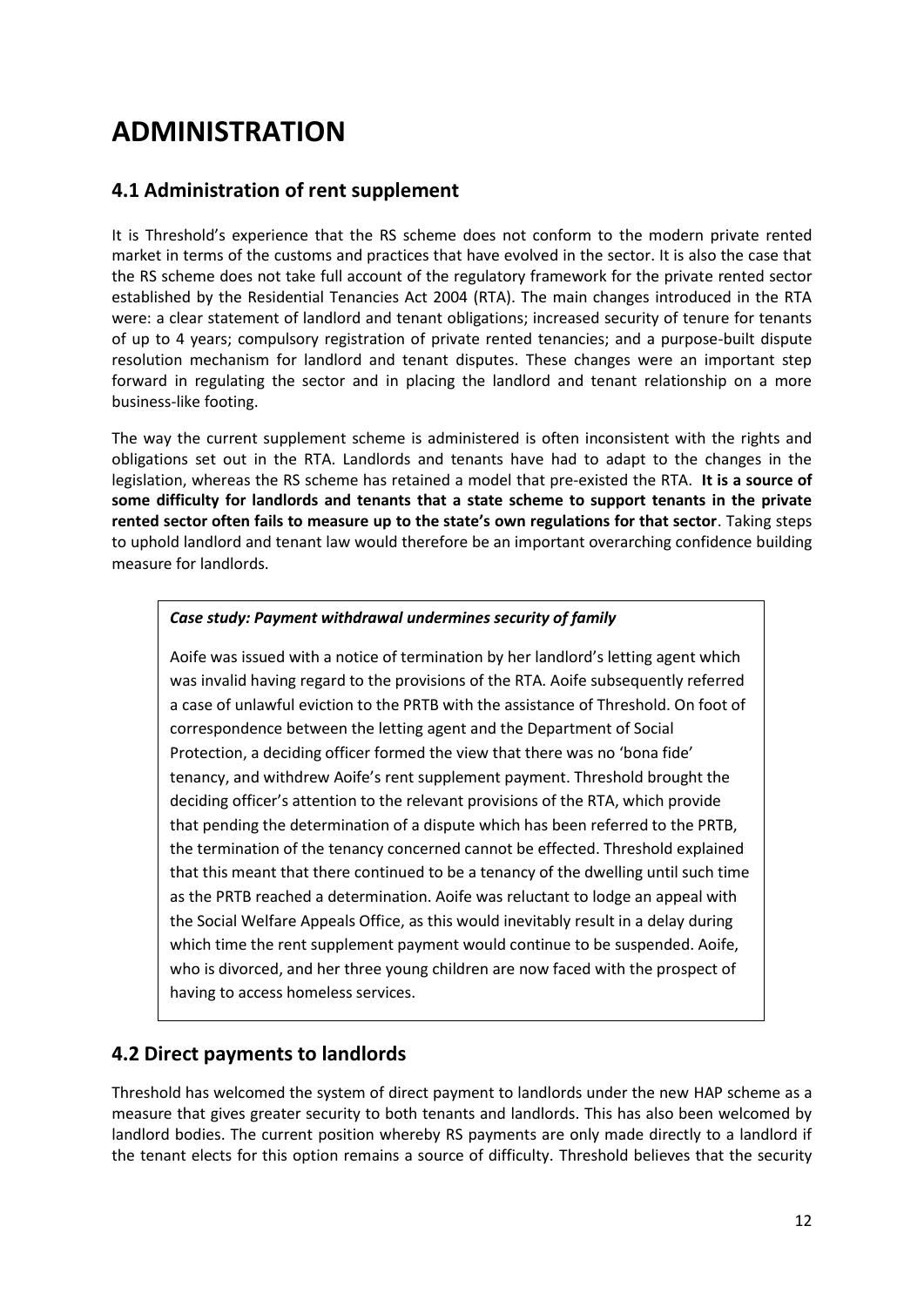provided by automatic direct payment to landlords and/or their agents is a confidence building measure that should also be extended to the RS scheme.

Normally RS will be made directly to a tenant, but he or she can voluntarily nominate a third party such as a landlord or agent to receive this payment directly by making a declaration on the relevant application form (SWA RS 1). Recent figures from the DSP indicate that only in some 20% of cases will a RS recipient nominate an agent or landlord to receive direct payments.<sup>21</sup> While this figure shows that a proportion of claimants nominate a landlord or his or her agent to receive direct payments, tenants may subsequently choose to opt out of this arrangement without reference to the wishes of the landlord.

The payment of RS to tenants rather than directly to landlords can result in delays in paying the rent over to landlords. The tenant may delay making payment to the landlord for their own financial reasons and, in some cases, it may not be passed on at all. From a landlord's perspective, it is far more convenient to have the full payment deposited into their bank account on the same date every month, rather than having to collect the RS payment and the tenant's contribution separately. As most landlords are not full-time landlords but rather are employed in other sectors, it is an inconvenience to have to call to the property to collect the rent.

With over 33,475 buy-to-let mortgages (24 per cent of total) in arrears<sup>22</sup> and many landlords struggling to make repayments, the unpredictability of RS payments can have serious consequences for the landlord's financial position. In many cases, the landlord (possibly on the advice of the financial institution that holds the landlord's mortgage) may refuse to accept RS due to uncertainty around the payment. The level of payment may be a concern but the predictability of payments is also important to landlords.

Delays in RS payments are often not due to the actions of the tenant, but rather caused by administrative delays in the processing of payments (for example, it is not unusual for delays to occur in transferring cheques to local welfare offices on months with public holidays). If salary payments can be made on time, then there is no reason why welfare payments should be delayed in this way. This would be greatly facilitated by direct payment.

Budget Priority 6: Provide for the automatic payment of rent supplement directly to landlords.

# **4.3 Payment in arrears**

The market norm in the private rented sector is that rent is paid in advance. When faced with two potential tenants at the outset of tenancy - one who can pay a deposit and month's rent in advance and one who cannot make a payment until later - the vast majority of landlords will accept a tenant who can pay upfront. The payment of the supplement in arrears therefore puts tenants at a distinct disadvantage when it comes to securing a property.

The payment of RS in advance would ensure that landlords would be more open to accepting RS tenants on the same basis as other tenants in the mainstream rented market. In Threshold's experience, a landlord may have to wait for many weeks before receiving a first RS payment. Payment in arrears, together with delayed approval, means that landlords are less likely to accept welfare dependent tenants when there are plenty of other tenants in the market.

<sup>&</sup>lt;sup>21</sup> DSP, Fraud and Error Survey Report, July 2014

<sup>&</sup>lt;sup>22</sup> [Residential Mortgage Arrears and Repossessions Statistics: Q.1 2015,](http://www.centralbank.ie/polstats/stats/mortgagearrears/Documents/2015q1_ie_mortgage_arrears_statistics.pdf) Central Bank of Ireland, June 2015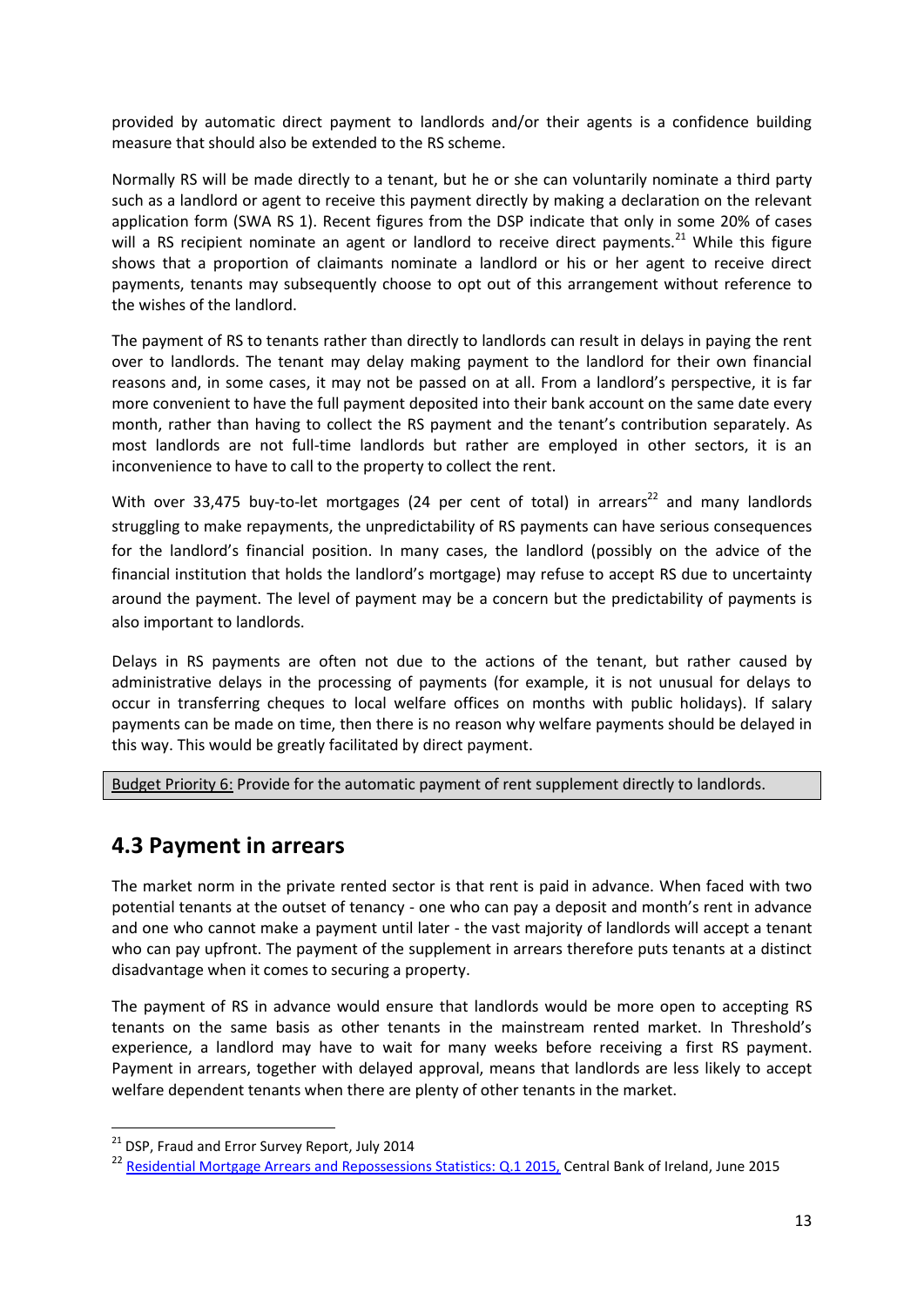In the current constrained market where there are far more prospective tenants than properties, many landlords who would have previously accepted RS payments have moved out of this segment of the market. This is unlike the situation in 2008 and 2009, when there was an oversupply of rented properties and landlords faced a possible vacancy if they refused to accept a RS tenant. Under those circumstances, a landlord was satisfied to have a tenant underwritten by the State. The DSP must recognise the realities of this changed market and make RS tenants a more attractive proposition for landlords. Threshold therefore recommends that RS be paid in advance.

Budget Priority 7: Ensure that RS is paid in advance, rather than in arrears.

#### **4.4 Pre-approval**

The DSP states that it has no involvement in the landlord and tenant relationship. Any breach by the tenant of his/her obligations is therefore at the expense of the landlord. Under these circumstances, landlords consider it crucial to thoroughly screen any potential RS tenant before they move in. One of the proofs often sought by landlords is of the tenant's ability to pay the rent. Tenants in receipt of rent supplement are generally not in a position to provide landlords with this assurance because of the way the scheme is currently administered. Pre-approval of RS payments would considerably help to overcome this barrier.

The main criterion for eligibility for RS is that the applicant has been assessed as having a housing need by the relevant housing authority. Once approved, RS payments are fixed at a particular price point in the market by RS limits. The maximum available amount under the RS limit depends on the household size and on the geographical area. There is therefore no reason why RS approval should be withheld until a tenant has been accepted by a particular landlord and why a tenant could not receive 'approval in principle' before searching for a property. This would increase the confidence of landlords who are approached by prospective RS tenants and it would potentially open up a wider range of properties to RS tenants.

In the current market, it is critical that RS applicants are in a position to view suitable properties and enter into tenancy agreements with prospective landlords. The tenant should be in the position to reassure the landlord that RS payments will be made from the beginning of the tenancy and not from a later date when their RS application is approved. The current failure to backdate many approvals means that some tenants who succeed in securing RS may get off to a bad start with the landlord by accumulating arrears which they find difficult to repay.

Pre-approval could take the form of a letter from the DSP confirming that the individual concerned is eligible for the payment of RS at the appropriate amount, based on their household size and the relevant supplement limit for the geographical area.

Budget Priority 8: Introduce a pre-approval mechanism for RS claimants who have been assessed by the relevant local authority as having a housing need.

#### **4.5 Documentation requirements**

A considerable disincentive to landlords is the amount of documentation that they are required to supply to the DSP in order for the tenant to secure approval for RS. Many landlords refuse RS on the basis that it is simply too bureaucratic.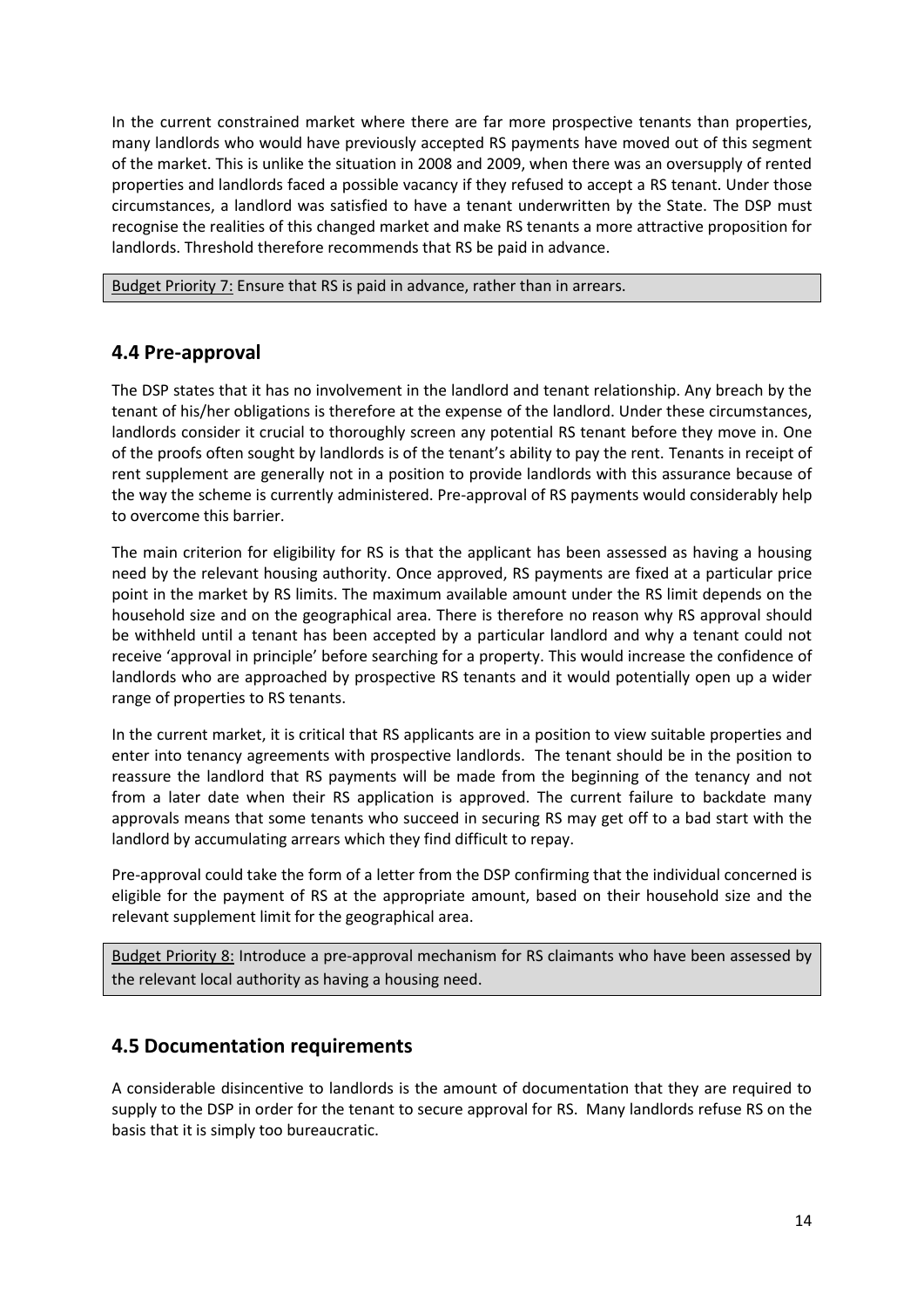In the mainstream market, a landlord would rarely be required to provide any of the documentation requested by the DSP and a landlord would be unlikely to furnish the information. Many landlords are reluctant to provide confidential information directly to the tenant and cannot understand why the Community Welfare Service (CWS) refuses to engage with them over the phone or by email when they have a query.

#### *Case study: Processing delays give rise to risk of homelessness*

Derek is a single man renting a one-bedroom flat in Dublin. Having moved out of homeless services Derek was anxious to maintain his new tenancy. His rent supplement application was dealt with by a Central Rents unit and was severely delayed. Derek was required to submit additional paperwork on several occasions, with considerable gaps in time between requests. On each occasion Derek returned to the bottom of a processing queue and in total his application took four months to process. Derek was in substantial arrears and, without Threshold's intervention, his landlord would have followed through with an eviction.

Threshold has a major concern with regard to the requirement that landlords must provide a tenant with a current lease/tenancy agreement as 'bona fide' proof that a tenancy exists. The existence of a tenancy is not contingent upon the existence of a written lease or tenancy agreement. The RTA expressly provides that a 'tenancy' includes agreements which are written, oral, or implied, and there is no requirement for a tenant to enter into a written lease or tenancy agreement in the private rented sector. Notwithstanding, the CWS insists on seeking copies of lease or tenancy agreements.

Threshold frequently assists clients who have been compelled to enter into a lease or tenancy agreement which is not in the best interests of the landlord or tenant, as there is no guarantee that RS will be paid for the period of the lease. It makes no sense that a tenant would be required to make a legally binding promise to pay rent, typically for a 12 month period, without having the means to do so. Landlords are understandably reluctant to enter into lease agreements in circumstances where there is a high risk of arrears or, in the case of non-approval, a risk that they may receive no rent at all.

One of the most aggravating features of the administration of RS scheme over the period of the economic downturn was that, on the one hand, landlords were compelled by the CWS to enter into lease or tenancy agreements with tenants, and on the other hand, they were asked to reduce the agreed rent when RS limits were reduced in a series of reductions over the period 2010 – 2012. Over this period, the CWS did not respect the legal agreements it insisted upon when tenants applied for RS. This practice seriously undermined landlords' confidence in the scheme.

The requirement to seek proof of ownership of the property from the landlord puts RS tenants at a distinct disadvantage, as it is not required by any other tenant who wishes to enter a tenancy. The provision of this information is regarded as an intrusion by many landlords and they will often refuse to give this information to a prospective tenant.

Further, the requirement of proof of ownership by the landlord as a precondition for the payment of RS is incompatible with the general requirements of landlord and tenant law. All leases are subject to an implied term that the landlord has good title to make such a lease. Moreover, tenants are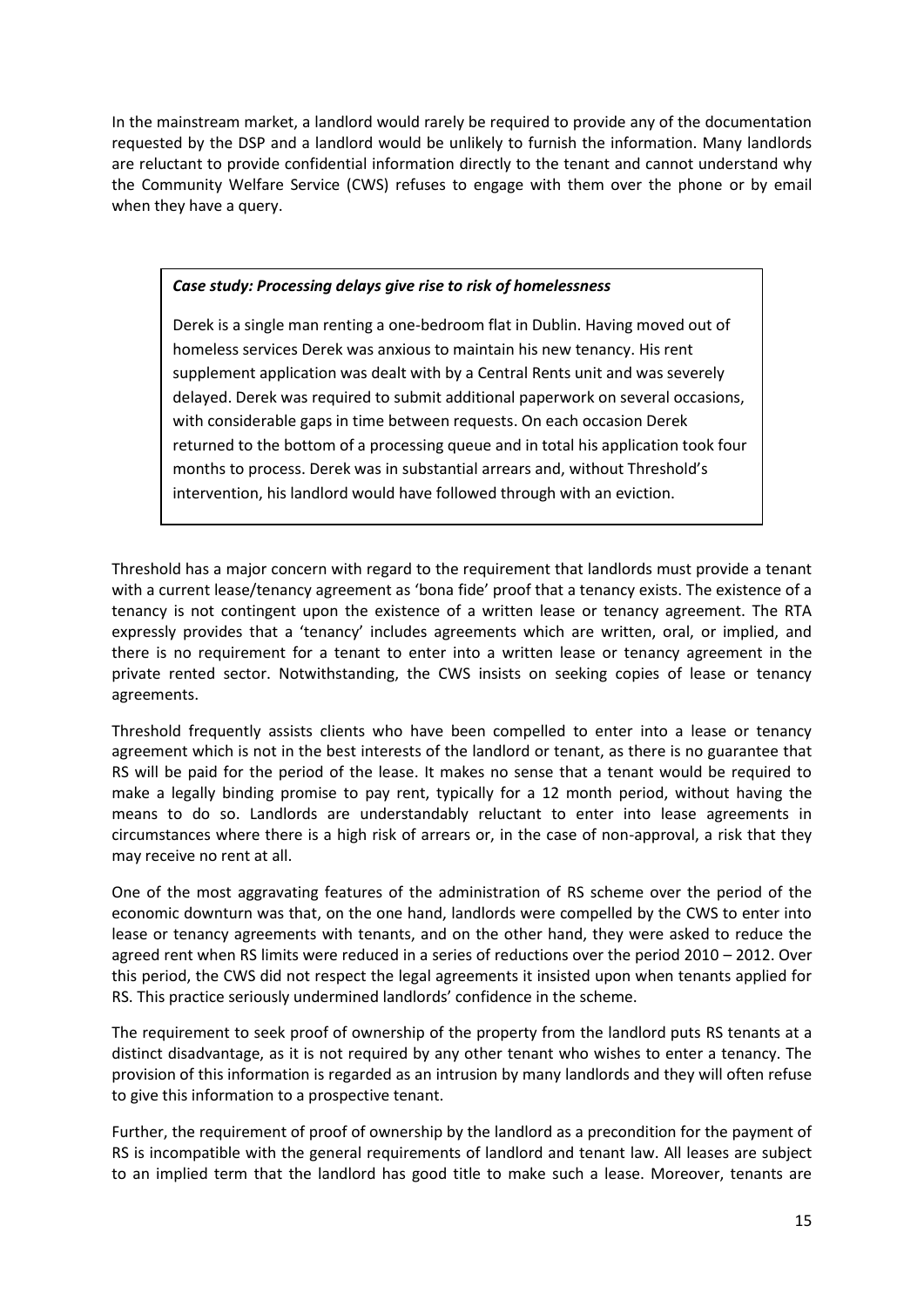expressly precluded from disputing their landlord's title in the context of a dispute before the Private Residential Tenancies Board (PRTB), and in all other proceedings they are precluded from disputing their landlord's title to grant the tenancy. In the circumstances, the requirement that a landlord provide proof of ownership of the property is disproportionate.

With regard to the nature of the documents requested, it is also the case that landlords are requested to supply information that is often difficult or even impossible to provide at the outset of a tenancy. For example, a tenancy does not have to be registered with the PRTB until one month after the tenancy is formed. Proof of PRTB registration therefore cannot always be provided in advance to the CWS, although this is often sought.

In general, there is a lack of consistency as to which documents may be required of applicants. Often applicants inadvertently fail to furnish a necessary document and are required to resubmit their application, resulting in significant delays. On occasion documents previously submitted are lost. The introduction of central rent units has resulted in longer delays, as the lack of face-to-face interaction with CWS staff means that there may be a lag time before the tenant becomes aware that their application is incomplete. The impact on landlords is that payment is delayed, even where the document concerned is of relatively minor importance.

Threshold recommends that the DSP both reviews and streamlines the documentation requirements for the RS scheme, based on the legislative requirements of the RTA. The CWS should be open and willing to receiving documents directly from landlords and to engage with them where they have a query that they do not wish to communicate via the tenant. Processing times should reflect the realities of the market and landlords who accept RS tenants should not be at a disadvantage when it comes to receiving prompt payment.

With regard to proof of tenancy, Threshold recommends that deciding officers be permitted to accept a letter from a landlord confirming the address of the dwelling and the terms of the tenancy and/or confirmation of registration of the tenancy with the Private Residential Tenancies Board as evidence of a tenancy agreement, where it is an existing tenancy.

Budget Priority 9: Remove the requirement that a claimant furnish a tenancy/lease agreement as part of the applications process;

Budget Priority 10: Review the documentation requirements for RS and provide for direct submission of confidential documents by landlords to CWS staff;

Budget Priority 11: Restore the face-to-face applications facility in local social welfare offices and ensure that adequate levels of support be given to claimants in completing their application, in order to expedite approval of rent payments to landlords.

# **4.6 Deposits**

It is a widespread practice in the private rented sector that landlords require the payment of a deposit, usually equivalent to a month's rent, as a condition for entering into a tenancy. This is a practical requirement that provides the landlord with security in the case of the non-payment of rent (and other charges), and damage to the property beyond normal wear and tear.

A landlord is most unlikely to accept a tenant who is unable to provide a deposit in advance. Many tenants do not have the funds for a security deposit before they enter a tenancy and they seek the assistance of the CWS by means of an exceptional needs payment. The refusal of exceptional needs payments for deposits means that landlords are less willing to consider a RS tenant who says that they will pay the deposit once it is approved by the CWS.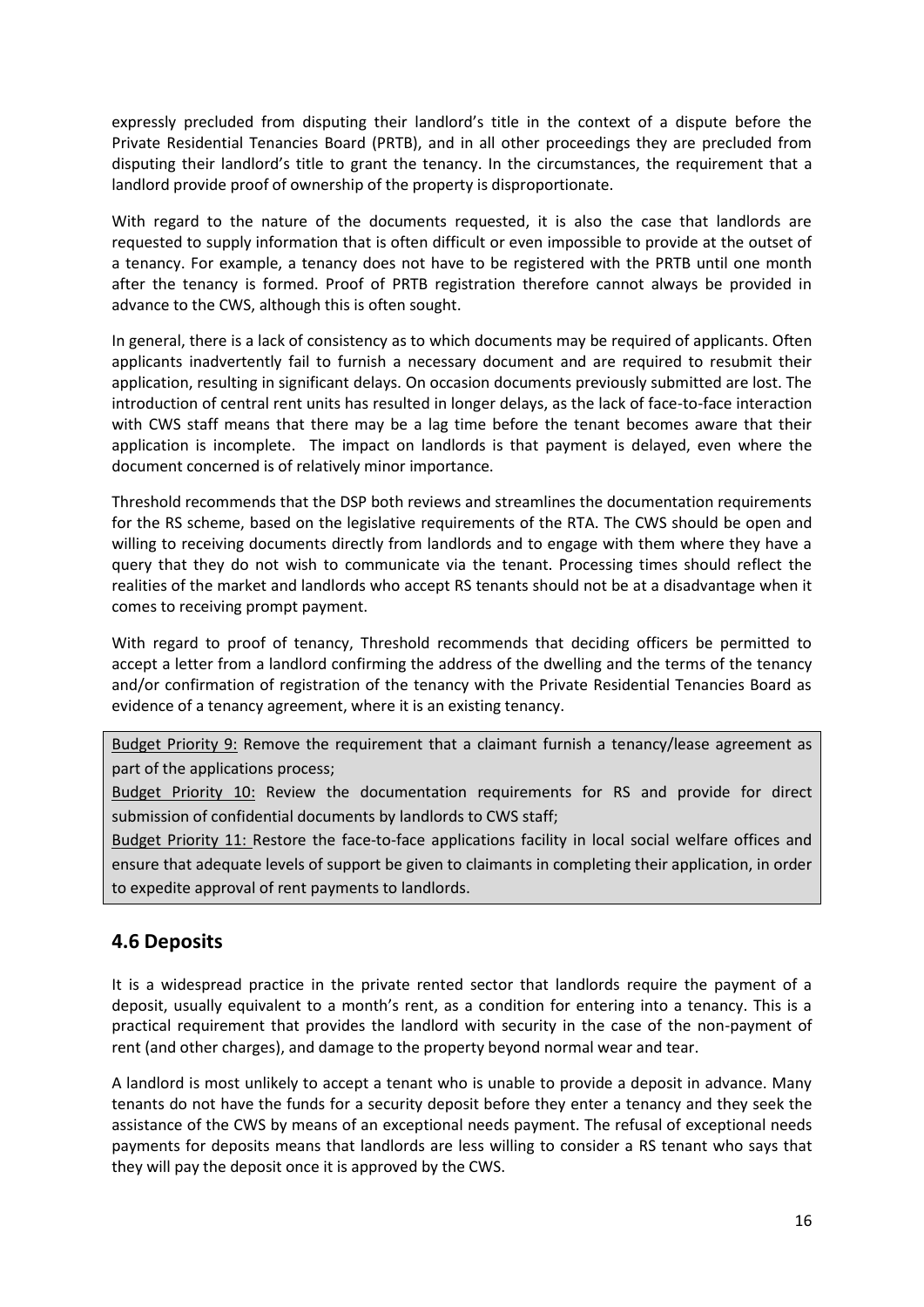Under the Social Welfare Consolidation Act 2005, a deciding officer may determine that a supplementary welfare allowance should be paid by way of a single payment to meet an exceptional need. While an exceptional needs payment is a single payment, this clearly does not preclude repeated once off payments where this is necessary to securing the wellbeing of the recipient, and in particular where all or part of a deposit paid with the assistance of an exceptional needs payment has been withheld by a previous landlord.

In Threshold's experience tenants often face difficulties in securing such payments. The current rules are unclear as to when approval is likely to be provided and a tenant who is taking up a second tenancy is unlikely to be successful. Landlords are therefore not willing to take the risk that the tenant will be approved for a deposit payment.

Budget Priority 12: Ensure that RS recipients are afforded an exceptional needs payment where they require a sum of money by way of a security deposit, and are unable to make such a payment out of their own means. The rules around how such decisions are made should be clear and consistent.

#### **4.7 Review, suspension, termination**

Threshold is frequently contacted by individuals whose RS payments have been suspended or withdrawn in the context of a review of their claim. Clearly the DSP has a legitimate interest in regularly reviewing RS claims, but stopping payment to landlords without prior warning has serious consequences for both landlords and tenants. The current review process lacks transparency, as there is insufficient information as to the manner in which reviews are carried out and a lack of consistency as to the requirements made of RS recipients.

Tenants and landlords are often told that the payment will cease if documents are not supplied within a short period of time. Threshold would stress that the unilateral cessation of RS has grave consequences, resulting in a deterioration of the landlord and tenant relationship. The likely impact on the landlord is the loss of income due to arrears of rent. The CWS must recognise that a payment should be stopped only in the most extreme circumstances and it should not be a threat that is applied to both landlord and tenant during the regular review process.

In this respect, Threshold notes with concern that the relevant review form (SWA 3A) provides that failure to return the form fully complete may result in payment being suspended or withdrawn 'without notice'. In circumstances where there is a dispute between the landlord and the tenant, it may be impossible for the landlord or his/her agent to sign the declaration required by the review form. The legislation governing the landlord and tenant relationship is based on proper notice being provided in writing (in particular where rent is being reviewed, or the tenancy is being terminated) and the current approach does not take account of the landlord's legal entitlement to notice even where the payment is being withdrawn. A tenant's failure to provide proper notice to the landlord may give rise to a dispute before the PRTB and result in an award of damages against the tenant.

Budget Priority 13: Ensure that RS claimants are given at least 28 days' notice of the suspension or termination of RS payments.

# **4.8 Appeals**

Delays encountered in progressing appeals in respect of decisions relating to RS, coupled with the suspension of payments while an appeal is pending, have a serious impact on landlords and tenants.

The most recent information available from the Social Welfare Appeals Office indicates that of the 3,233 appeals relating to supplementary welfare allowance lodged in 2014, some 1,442 (45%) either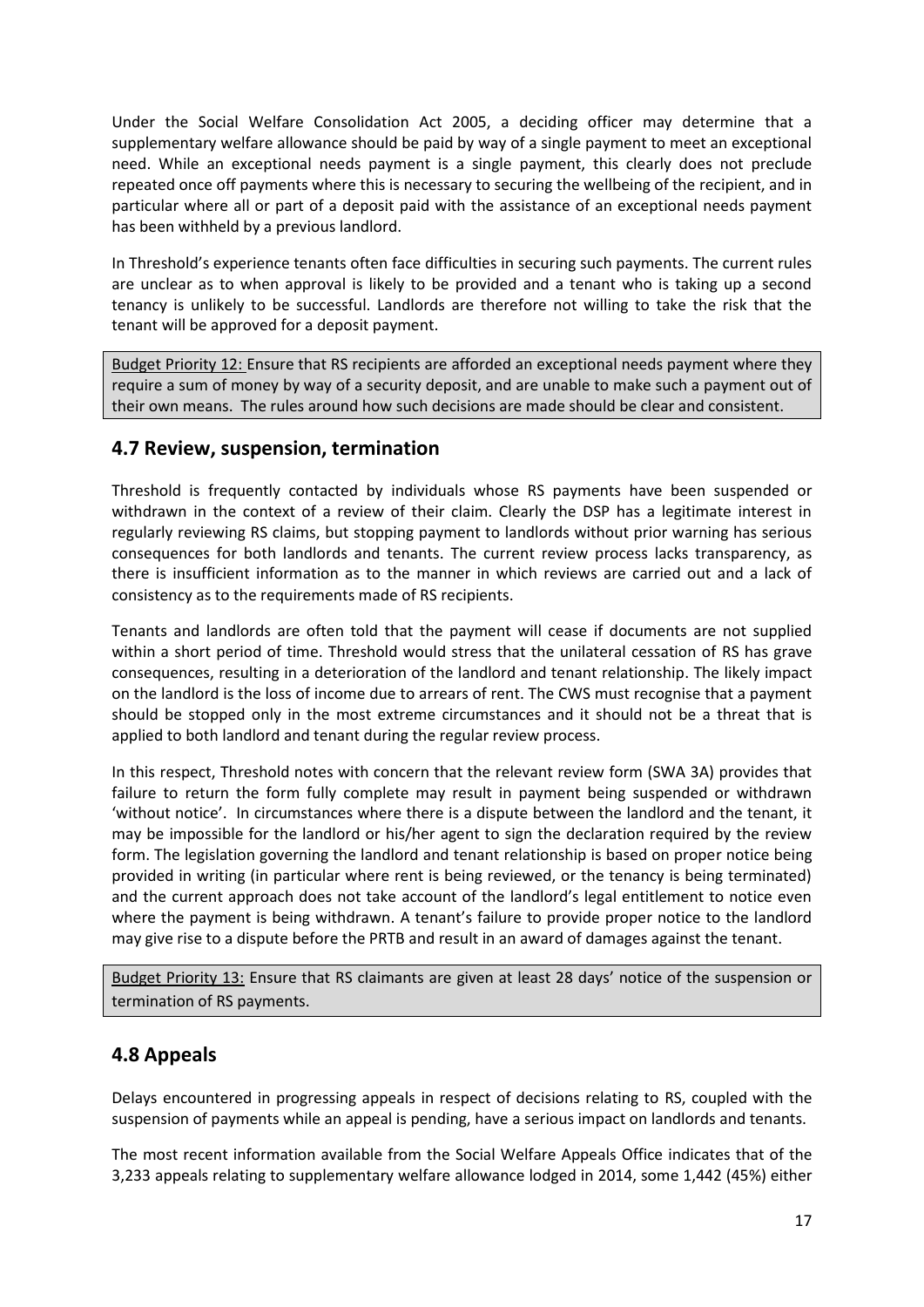resulted in a revised deciding officer decision, or in the allowing or partial allowing of the appeal . This was an increase on both the amount and proportion of changed decisions compared to 2013.<sup>23</sup>

These figures reveal a significant rate of error on the part of deciding officers in relation to supplementary welfare claims, including claims for RS. The impact of these decisions is that tenants are unfairly deprived of payments and landlords do not receive the rent to which they are entitled. Even where a claimant succeeds in appealing an unfavourable RS decision, this will often be too late for the landlord who may be forced to terminate the tenancy due to the accumulation of rent arrears over many months. The payment of rent to landlords while appeals are being heard would be a confidence building measure.

While delays inevitably arise from a formal appeal of a decision relating to RS, in Threshold's view greater reliance should be placed on the informal review process, whereby the decision in question may be reviewed locally by a more senior person such as a DSP Manager/Assistant Principal Officer. Where a review is successful this will result in the resumption of RS payments without undue delay and will minimise the risk of arrears of rent accruing for landlords.

Under the RTA a tenancy remains in place where a dispute between landlord and tenant is being decided by the PRTB. The same principle should apply to social welfare appeals, with the payment continuing to the landlord until such time as the appeal is decided. It is suggested that, in the event that an appeal is unsuccessful, the payments which have been made in the interim period may be deducted in a proportionate manner from any other payments being made to the claimant concerned.

Budget Priority 14: A greater reliance should be placed on the local review process in respect of RS decisions, that priority be afforded to appeals relating to RS claims, and that RS continue to be paid while an appeal is pending.

#### **4.9 Appointment of Receivers**

The appointment of receivers in respect of mortgaged properties can undermine the administration of the RS scheme. As already noted there are currently 33,475 buy-to-let mortgages in arrears<sup>24</sup> with receivers in place in respect of 4,512 buy-to-let properties by the end of April 2015.<sup>25</sup>

The lack of clarity around receiver appointments in terms of the RS scheme can mean that tenants not only have to face competing and sometimes aggressive demands from both the receiver and the former landlord, but also deal with uncertainty as to whether they will continue to receive RS as the receivership process proceeds.

Budget priority 15: Introduce clear guidance for DSP Representatives to deal with circumstances where receivers are appointed to properties with RS tenants.

<sup>&</sup>lt;sup>23</sup> Social Welfare Appeals Office, Annual Report 2014, p.12

<sup>&</sup>lt;sup>24</sup> [Residential Mortgage Arrears and Repossessions Statistics: Q.1 2015,](http://www.centralbank.ie/polstats/stats/mortgagearrears/Documents/2015q1_ie_mortgage_arrears_statistics.pdf) Central Bank of Ireland, June 2015 <sup>25</sup> Department of Finance, [Mortgage Restructures Data-April 2015 data set,](http://www.finance.gov.ie/sites/default/files/Department%20of%20Finance%20-%20Mortgage%20Restructures%20Data%20-%20end%20Apr%202015%20FINAL%20Jun%202015.pdf) June 2015, Page 11